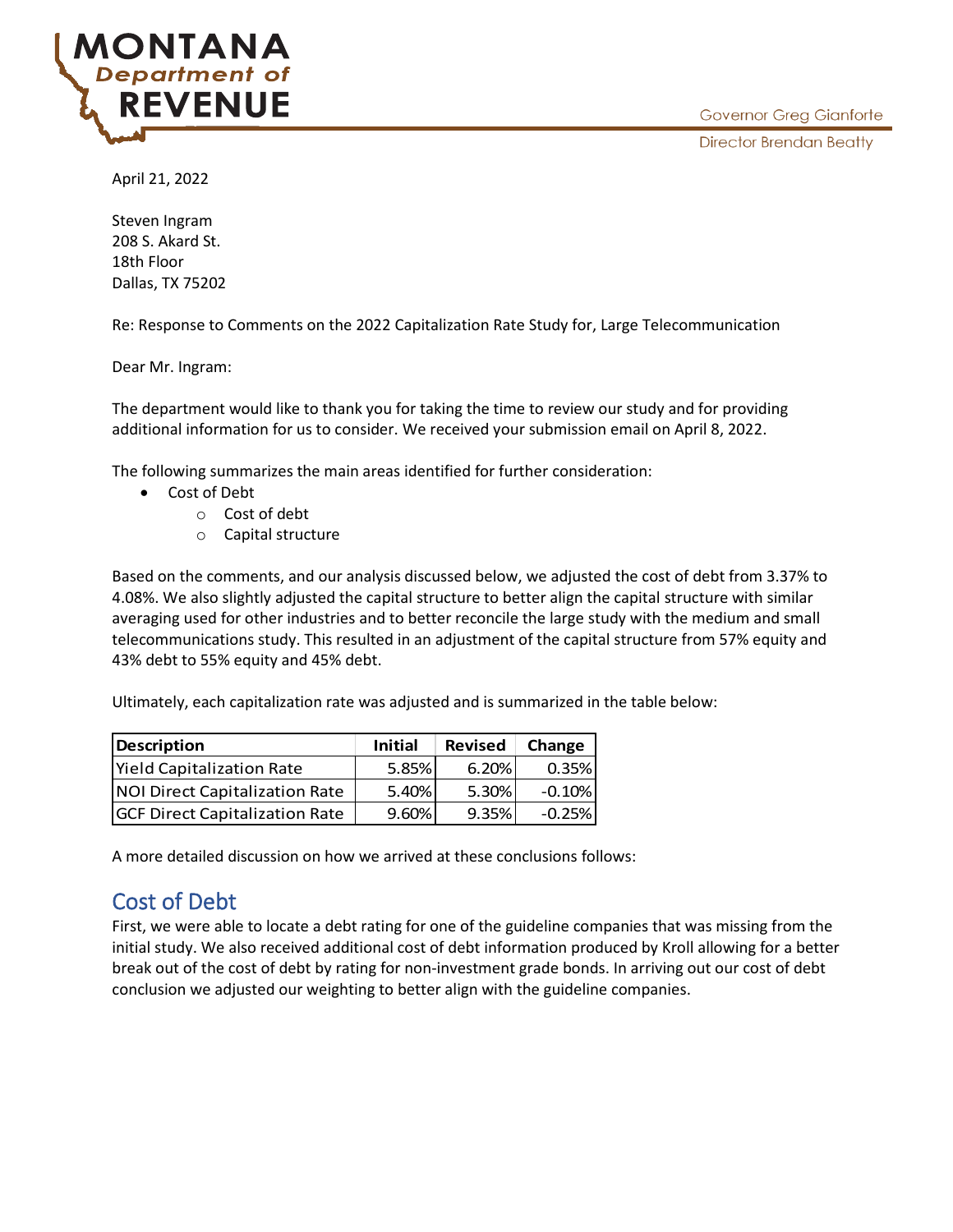Mr. Ingram April 21, 2022 p. 2

| Rating      |            | <b>Corporate Bond Yields</b> |                  |                   |         |
|-------------|------------|------------------------------|------------------|-------------------|---------|
| Moody's S&P |            | <b>MTDOR</b>                 | <b>Bloomberg</b> | <b>Capital IQ</b> | Avg YTM |
| Aaa         | <b>AAA</b> | 2.71%                        |                  |                   | 2.71%   |
| Aa          | AA         | 2.82%                        |                  |                   | 2.82%   |
| A           | А          | 3.04%                        |                  |                   | 3.04%   |
| <b>Baa</b>  | <b>BBB</b> | 3.37%                        |                  |                   | 3.37%   |
| Ba          | <b>BB</b>  | 6.36%                        | 4.74%            | 4.84%             | 5.31%   |
| ΙB          | В          | 8.22%                        | 6.16%            | 9.05%             | 7.81%   |
| Caa         | CCC        |                              |                  | 11.68%            | 11.68%  |

The table below provides the additional yield information utilized in our final study:

The table below provides the revised cost of debt conclusion:

| A               | в                      | C.              | D               | Е                | F               |
|-----------------|------------------------|-----------------|-----------------|------------------|-----------------|
|                 |                        |                 |                 | Moody's          |                 |
| <b>Ticker</b>   |                        | Industry        | lFinancial      | <b>Long Term</b> | <b>Yield to</b> |
| <b>Symbol</b>   | Company                | <b>Group</b>    | <b>Strength</b> | Rating           | <b>Maturity</b> |
|                 |                        | Value Line      | Value Line      | Moodys.com       |                 |
| <b>CHTR</b>     | Charter Communic.      | <b>CABLETV</b>  | $B++$           | Ba <sub>2</sub>  | 5.31%           |
| <b>CMCSA</b>    | Comcast Corp.          | <b>CABLETV</b>  | A+              | A3               | 3.04%           |
|                 | AT&T Inc.              | <b>TELESERV</b> | <b>IA</b>       | Baa2             | 3.37%           |
| <b>TMUS</b>     | <b>T-Mobile US</b>     | <b>TELESERV</b> | $B+$            | Ba1              | 5.31%           |
| VZ.             | Verizon Communic.      | <b>TELESERV</b> | $AA++$          | Baa1             | 3.37%           |
| Average         |                        |                 |                 |                  | 4.08%           |
| <b>Median</b>   |                        |                 |                 |                  | 3.37%           |
|                 | <b>Trimmed Average</b> |                 |                 |                  | 4.02%           |
| High            |                        |                 |                 |                  | 5.31%           |
| Low             |                        |                 |                 |                  | 3.04%           |
| <b>Selected</b> |                        |                 |                 |                  | 4.08%           |

| And carries forward to the Yield Capitalization Rate Conclusion page as: |         |           |         |           |
|--------------------------------------------------------------------------|---------|-----------|---------|-----------|
| Description                                                              | Initial | Weighting | Revised | Weighting |
| A - Mergent's - Avg. YTM of A Rated Corporate Bonds                      | 3.04%   | 0%        | 3.04%   | 20%       |
| Baa - Mergent's - Avg. YTM of Baa Rated Corporate Bonds                  | 3.37%   | 100%      | 3.37%   | 40%       |
| Ba to B - MTDOR - Avg. YTM of Ba to B Corporate Bonds                    | 6.57%   | 0%        |         |           |
| Ba - Avg of MTDOR Study, Bloomberg and Capital IQ                        |         |           | 5.31%   | 40%       |
| B - Avg of MTDOR Study, Bloomberg and Capital IQ                         |         |           | 7.81%   | 0%        |
| Weighted Average                                                         | 3.37%   |           | 4.08%   |           |
| <b>Selected Cost of Debt</b>                                             | 3.37%   |           | 4.08%   |           |

## **Closing**

Again, I would like to thank you for your comments and the additional information you provided for our consideration. I look forward to any further discussion we may have throughout the 2022 appraisal season.